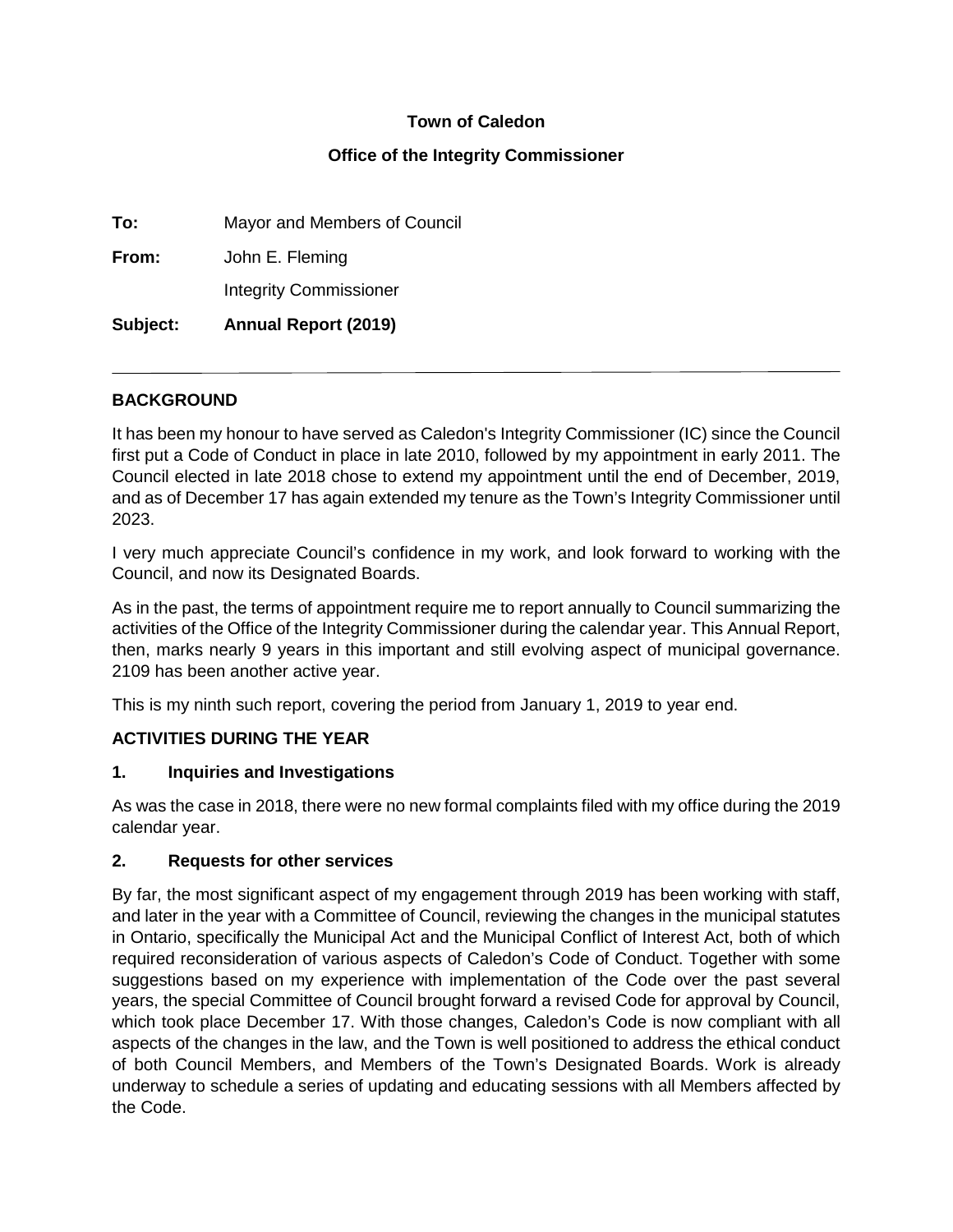# **2.1 Requests for advice**

On occasion during the year, I am asked for advice by members of Council and on occasion by senior staff, regarding the Code of Conduct. Such requests have been relatively few in 2019. As I have received those very few requests, I have been advising those who have contacted me of the transition to the new 'rules', whereby such requests, and my response to them, are to be in writing.

Annually, I have stressed the importance attached to Members having their IC available for such advice, and I stress that once again. Your Integrity Commissioner is here, in the first instance, to avoid problems, and both education and advice are central to that proactive approach. It is important that Councillors, particularly those new to elected office, take advantage of this aspect of the ICs role.

As in the past, the source and nature of those requests, and the advice I provide, are held confidential between my office and the person making the request.

## **2.3 Education and Information**

I had the opportunity to make a brief presentation to the General Committee at the time the report came forward outlining the changes to the Code of Conduct, and the role of the Integrity Commissioner.

I did participate in a comprehensive training and education session along with external legal counsel early in the term of the new Council, late in 2018. Given the focus of both my office and the Administration of the Town on bringing the Code up to date, no other sessions were scheduled during 2019.

As noted above, work is already underway to offer that training, early in the new year, and for the first time, all Members of the Designated Boards in Caledon will be asked to attend, since the newly revised Code of Conduct and the changes in the law apply to those Members as well.

## **2.4 Municipal Integrity Commissioners of Ontario (MICO)**

I continue to attend the regular MICO meetings, this year in April and October. Our informal association of Integrity Commissioners has been active in considering the impact of the changes in the law, with particular emphasis on the role now given to Integrity Commissioners in Ontario concerning the Municipal Conflict of Interest Act.

## **2.5 Charting the way forward into 2020**

As I write this Annual Report, I appreciate the fact that the Council has chosen to renew my appointment which will extend somewhat beyond the term of the current Council. I believe that the extension beyond the next election is a prudent decision, avoiding the potential for a period of time, following an election, during which Council might not have the benefit of the services of an Integrity Commissioner.

I look forward to working with the Council and the members of its Designated Boards over the months ahead.